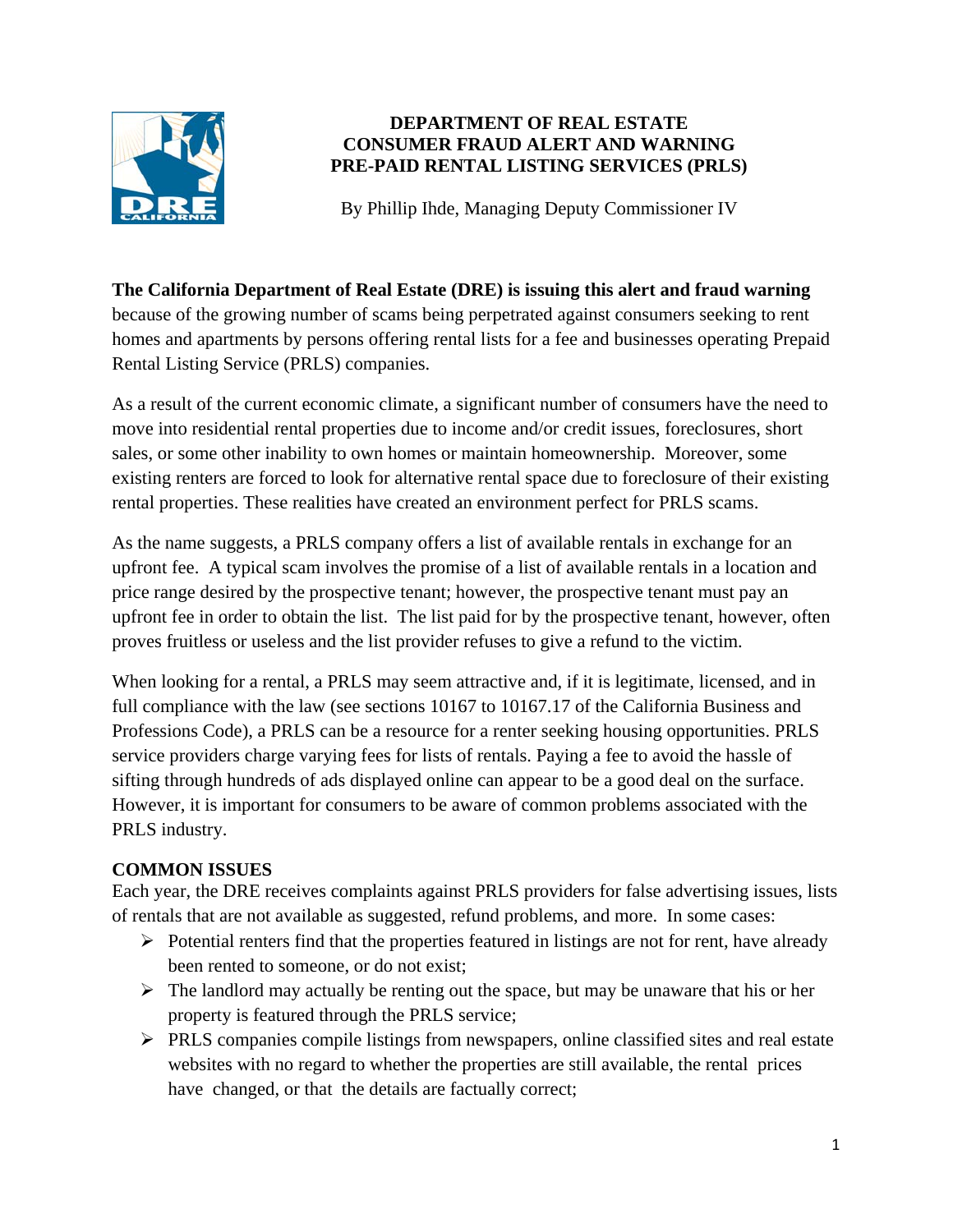- $\triangleright$  Other prospective renters have found that the listing service, after the consumers have paid for the list(s), cannot provide rental properties that meet their (the consumers') desired specifications and qualities;
- $\triangleright$  The company fails to provide refunds as specified in its contract.

# *To avoid these common problems, consumers should familiarize themselves with their rights as consumers and the requirements of PRLS operators.*

# **LICENSING**

Anyone conducting business as a PRLS in California *must be licensed* by the DRE as a real estate broker or maintain a Prepaid Rental Listing Service license issued by the DRE. Those companies operating under a PRLS license must maintain a \$10,000 bond or cash deposit.

- $\triangleright$  Checking the company out through the DRE's website before doing business with the company is critical, and will let the consumer know if the company is properly licensed and if there has been any disciplinary action taken.
- $\triangleright$  Even if the PRLS is licensed by the DRE, consumers are well advised to check on the PRLS with the Better Business Bureau in the geographic area in which the PRLS operates.
- $\triangleright$  See what information is provided by the company by doing a Google, Yahoo or Yelp search on the Internet.
- $\triangleright$  If the PRLS company is not licensed, consumers should not use that company, and report the company to the DRE, and should find an alternative DRE-licensed PRLS option or some other avenue for their rental hunt.

# **CONTRACTS**

To avoid being scammed by untrustworthy businesses, consumers must read all PRLS contracts closely and carefully. Before any PRLS company accepts a fee for rental listings:

- $\triangleright$  It must provide a contract stating the amount of the fee and specify what services will be performed in exchange for the fee;
- $\triangleright$  The contract must include a description of the kind of rental unit the consumer wants to find;
- $\triangleright$  Even if the contract is signed electronically, consumers can and should still request a printed copy of the contract. This must be provided within five working days of a request;
- $\triangleright$  Consumers need to ensure that the contract specifies what sort of rental listings will be provided. For instance, if a consumer is looking for a specific number of bedrooms, a maximum rent amount, or listings in a specific area, this must be written into the contract;
- $\triangleright$  The contract must state an expiration date of no more than 90 days from the date it is signed;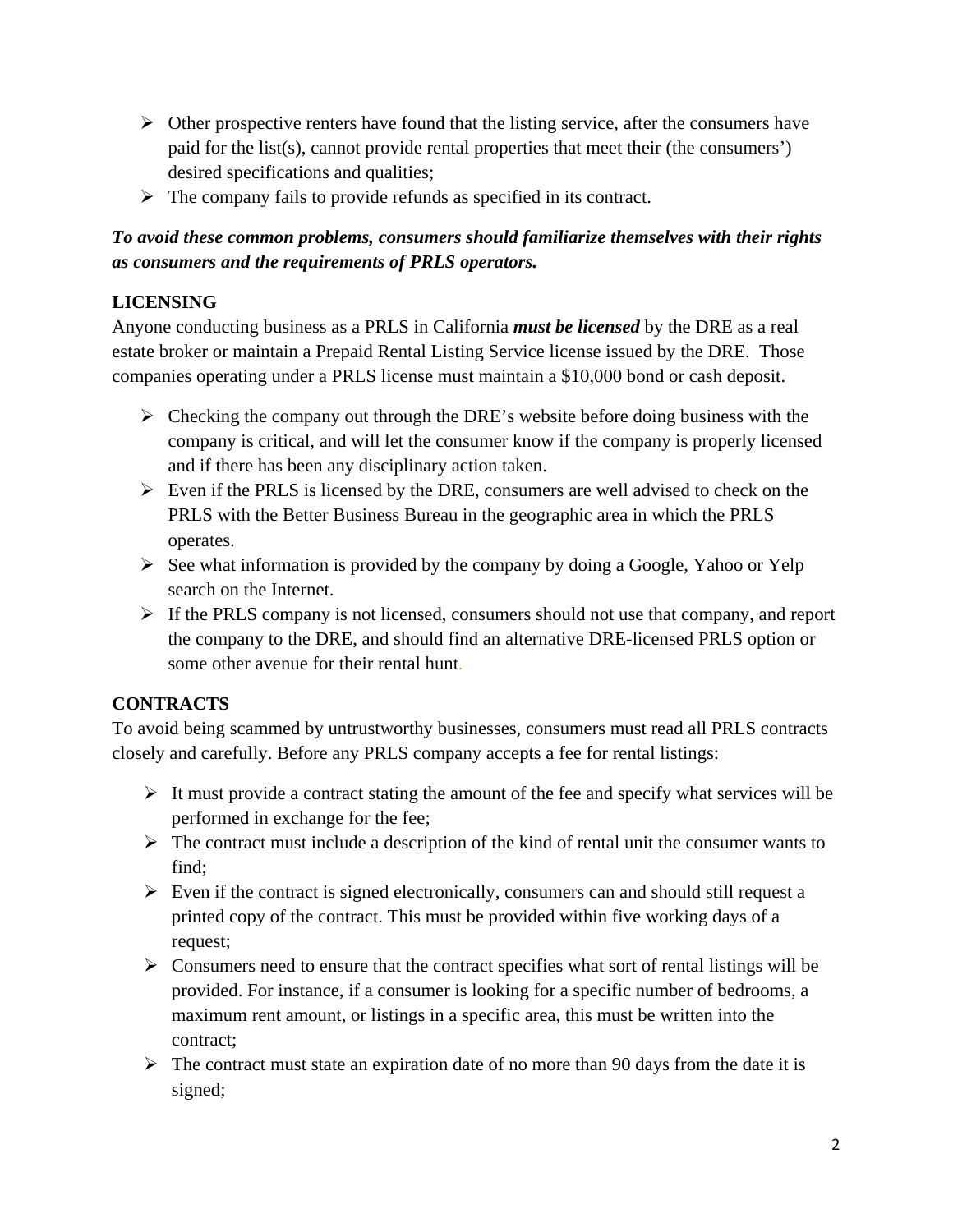$\triangleright$  The PRLS company must also disclose small claims court remedies available to you should any issues arise.

If the PRLS company fails to provide the specified features, this is one of several conditions that would form a basis for the customer to receive a refund. Prospective renters using a PRLS must carefully review the refund section of the contract. It is important to understand what rights you have should a refund be requested.

## **REFUNDS**

California law entitles customers of PRLS services certain rights regarding refunds.

- $\triangleright$  Within five days: If a consumer has not received three "available" rental listings meeting all property specifications listed in the contract within five days of signing the contract, he or she is entitled to a full refund. To receive the refund, the consumer must deliver or send via certified mail a written request within ten days after the five-day period expires.
- $\triangleright$  Within the term of the contract: If the service does not locate a rental for a consumer or if the PRLS consumer finds housing on his or her own within the time-frame of the contract, that consumer is entitled to a refund of all fees paid except for \$50. To obtain a refund under these circumstances, a consumer must submit a request for a refund within ten days of the expiration date of the contract through certified mail or in-person.
- $\triangleright$  If the service failed to locate a rental property for a consumer, the consumer needs to provide documentation proving that the consumer has not moved and still resides at the same address.
- $\triangleright$  If the PRLS consumer found housing without the services of the PRLS, the consumer must include documentation of their new address. If documentation cannot be provided, a statement of the facts should be prepared and submitted to the PRLS.

## **If a refund is not issued:**

 $\triangleright$  A court of law can award up to \$1,000 for damages, and the quickest way to obtain a judgment *is through a Small Claims Court***.** 

## **ALTERNATIVES**

Should consumers wish to pursue other avenues when seeking a new rental, they should consider the following services:

- 1. Real Estate Brokers: A licensed real estate broker or salesperson working under a broker may know of properties currently for rent. As with any real estate service, check the license of the individual or entity (through the DRE) before doing business.
- 2. Property Management Companies: Property management companies are often hired by homeowners and apartment owners to manage homes and commercial properties which are available for rent. These companies may often manage several sites, making it convenient to view listings of different sizes, prices and locations through a single property manager. These companies must also be licensed through the DRE.